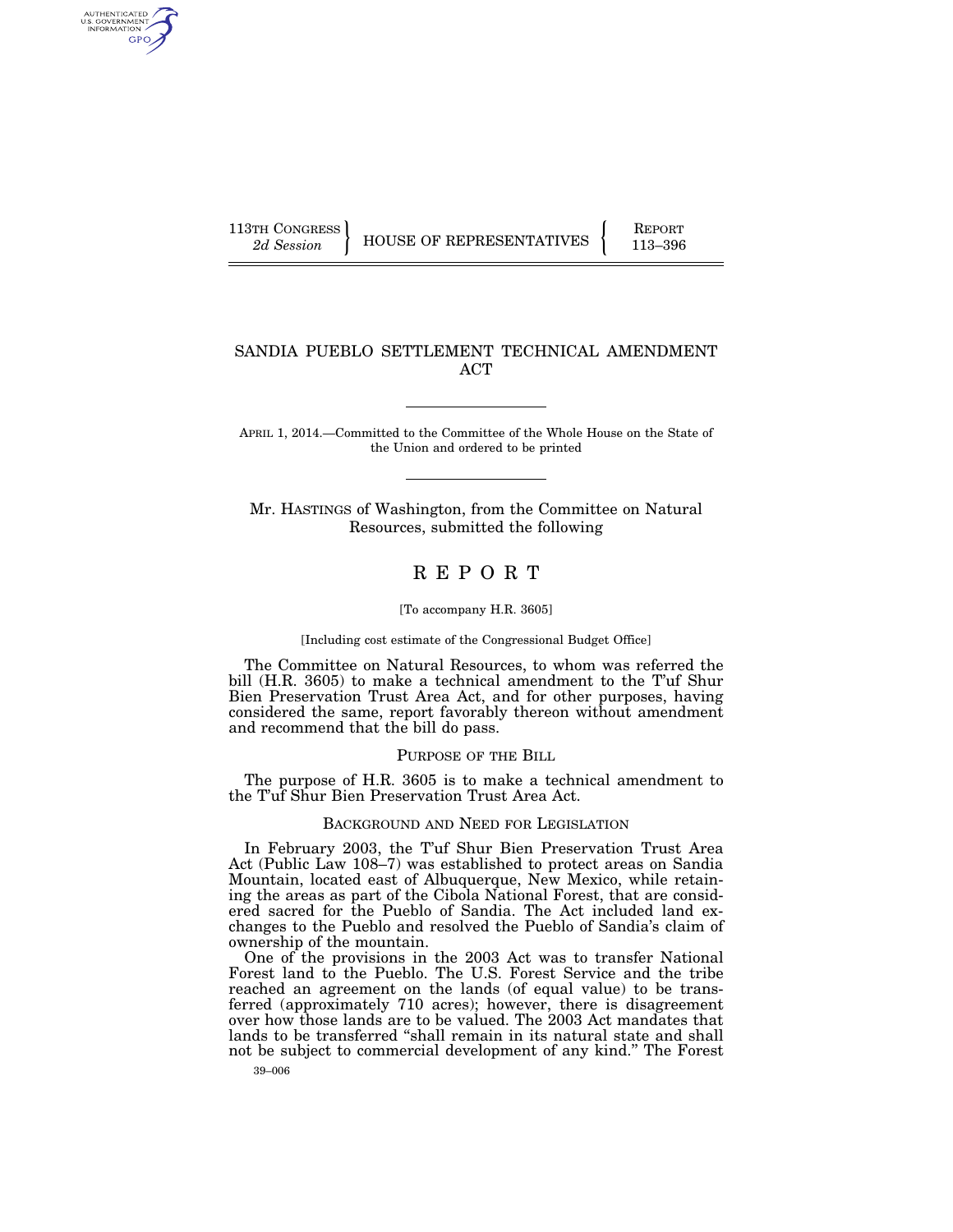Service has argued that the land to be transferred to the Pueblo should be appraised without title restrictions, since land use limitations would take place post-conveyance.

In 2009, Congress attempted to fix the valuation issue by passing an amendment to the 2003 Act (Public Law 111–11). Unfortunately, the Department of Agriculture did not believe the technical amendment addressed the valuation issue. The Department of Agriculture held a position that the land to be transferred had to be appraised on its highest and best use (even though the 2003 Act prohibited any commercial development on the lands transferred).

H.R. 3605 would authorize the land transfer via an interagency exchange between the Department of Agriculture and the Department of the Interior. The U.S. Forest Service land identified for exchange would be transferred to the Department of the Interior, to be held in trust for the Pueblo, and the Department of the Interior would transfer to the Forest Service a property called the La Luz tract and the Piedra Lisa tract. The bill's language had input from all the major stakeholders: the Pueblo, Forest Service, and the Interior Department. H.R. 3605 is similar to a bill (S. 611, Sandia Pueblo Settlement Technical Amendment Act) passed by the Senate on March 12, 2014.

## COMMITTEE ACTION

H.R. 3605 was introduced on November 21, 2013, by Congresswoman Michelle Lujan Grisham (D–NM). The bill was referred to the Committee on Natural Resources, and within the Committee to the Subcommittees on Indian and Alaska Native Affairs and Public Lands and Environmental Regulation. On February 5, 2014, the Subcommittee on Indian and Alaska Native Affairs held a hearing on the bill. On February 27, 2014, the Natural Resources Committee met to consider the bill. The Subcommittees on Indian and Alaska Native Affairs and Public Lands and Environmental Regulation were discharged by unanimous consent. The bill was then adopted and ordered favorably reported to the House of Representatives by unanimous consent.

## COMMITTEE OVERSIGHT FINDINGS AND RECOMMENDATIONS

Regarding clause  $2(b)(1)$  of rule X and clause  $3(c)(1)$  of rule XIII of the Rules of the House of Representatives, the Committee on Natural Resources' oversight findings and recommendations are reflected in the body of this report.

## COMPLIANCE WITH HOUSE RULE XIII

1. Cost of Legislation. Clause  $3(d)(1)$  of rule XIII of the rules of the House of Representatives requires an estimate and a comparison by the Committee of the costs which would be incurred in carrying out this bill. However, clause  $3(d)(2)(B)$  of that rule provides that this requirement does not apply when the Committee has included in its report a timely submitted cost estimate of the bill prepared by the Director of the Congressional Budget Office under section 402 of the Congressional Budget Act of 1974. Under clause 3(c)(3) of rule XIII of the Rules of the House of Representatives and section 403 of the Congressional Budget Act of 1974, the Com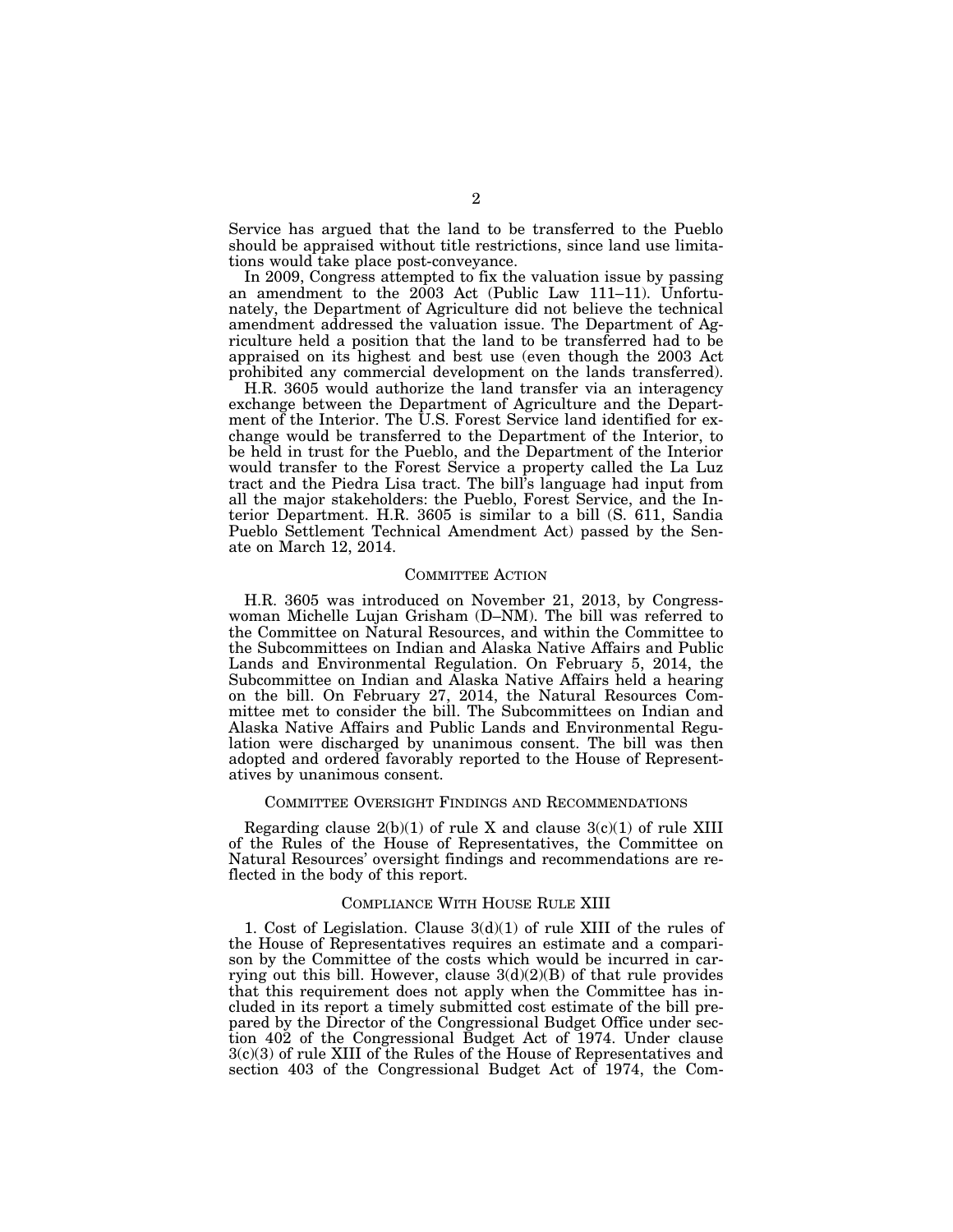mittee has received the following cost estimate for this bill from the Director of the Congressional Budget Office:

#### *H.R. 3605—Sandia Pueblo Settlement Technical Amendment Act*

H.R. 3605 would require the Secretary of Agriculture to transfer certain lands in the Sandia Mountain Wilderness and Cibola National Forest in New Mexico to the Department of the Interior to be held in trust for the Pueblo of Sandia. In exchange for the specified National Forest lands, the legislation would require the Secretary of the Interior to transfer certain lands and easements held in trust for the Pueblo of Sandia to the Forest Service.

CBO estimates that implementing H.R. 3605 would have no significant impact on the federal budget. Based on information provided by the Forest Service, CBO estimates that the cost of administering the land transfers would be minimal Enacting H.R. 3605 would not affect direct spending or revenues; therefore, pay-as-yougo procedures do not apply.

H.R. 3605 contains no intergovernmental or private-sector mandates as defined in the Unfunded Mandates Reform Act and would benefit the Pueblo of Sandia.

On December 2, 2013, CBO transmitted a cost estimate for S. 611, the Sandia Pueblo Settlement Technical Amendment Act, as ordered reported by the Senate Committee on Indian Affairs on October 20, 2013. The two pieces of legislation are similar, and the CBO cost estimates are the same.

The CBO staff contact for this estimate is Martin von Gnechten. The estimate was approved by Theresa Gullo, Deputy Assistant Director for Budget Analysis.

2. Section 308(a) of Congressional Budget Act. As required by clause  $3(c)(2)$  of rule XIII of the Rules of the House of Representatives and section 308(a) of the Congressional Budget Act of 1974, this bill does not contain any new budget authority, spending authority, credit authority, or an increase or decrease in revenues or tax expenditures. CBO estimates that the cost of administering the land transfers would be minimal. Enacting H.R. 3605 would not affect direct spending or revenues.

3. General Performance Goals and Objectives. As required by clause  $3(c)(4)$  of rule XIII, the general performance goal or objective of this bill is to make a technical amendment to the T'uf Shur Bien Preservation Trust Area Act.

## EARMARK STATEMENT

This bill does not contain any Congressional earmarks, limited tax benefits, or limited tariff benefits as defined under clause  $9(e)$ , 9(f), and 9(g) of rule XXI of the Rules of the House of Representatives.

## COMPLIANCE WITH PUBLIC LAW 104–4

This bill contains no unfunded mandates.

## COMPLIANCE WITH H. RES. 5

Directed Rule Making. The Chairman does not believe that this bill directs any executive branch official to conduct any specific rule-making proceedings.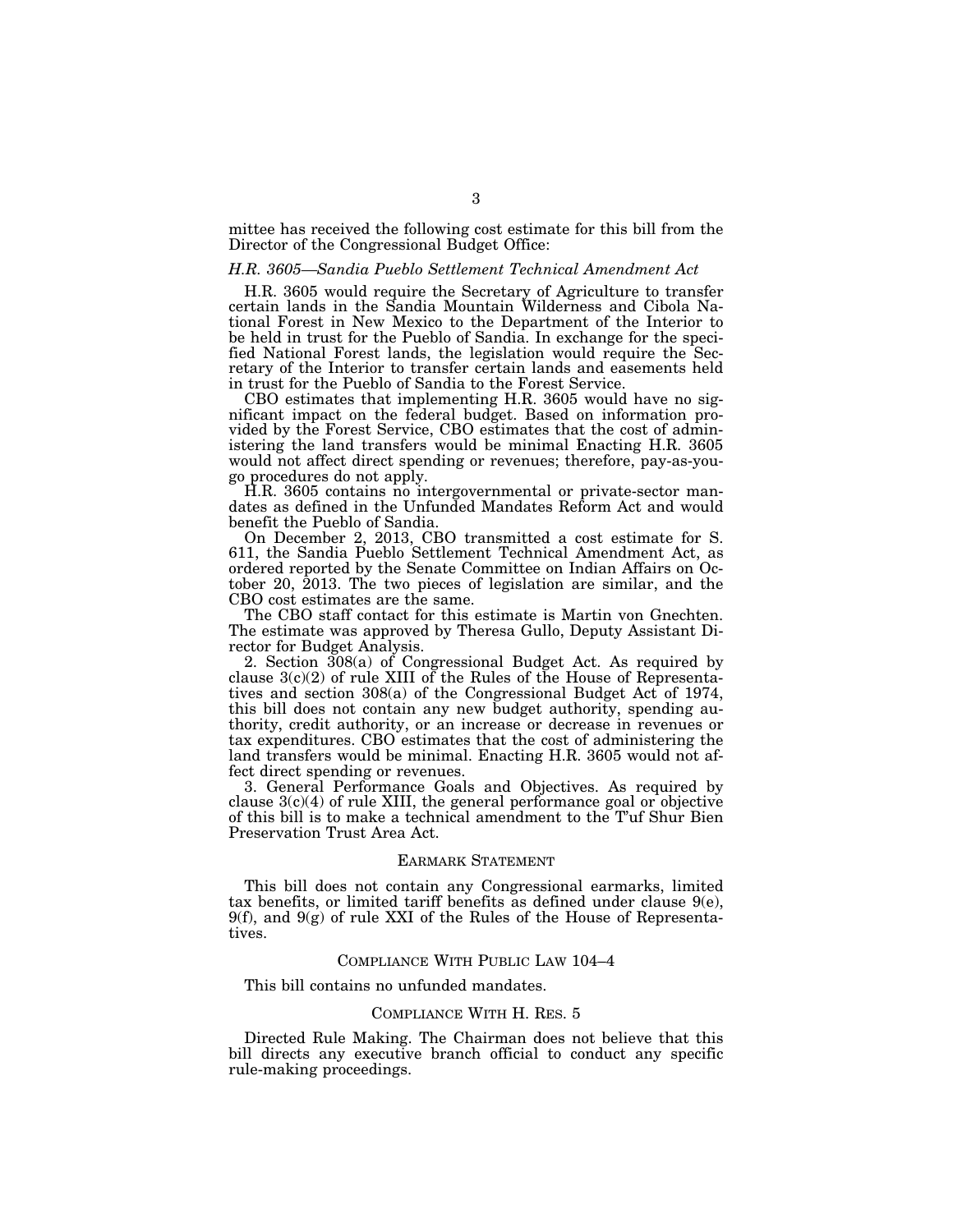Duplication of Existing Programs. This bill does not establish or reauthorize a program of the federal government known to be duplicative of another program. Such program was not included in any report from the Government Accountability Office to Congress pursuant to section 21 of Public Law 111–139 or identified in the most recent Catalog of Federal Domestic Assistance published pursuant to the Federal Program Information Act (Public Law 95–220, as amended by Public Law 98–169) as relating to other programs.

PREEMPTION OF STATE, LOCAL OR TRIBAL LAW

This bill is not intended to preempt any State, local or tribal law.

CHANGES IN EXISTING LAW MADE BY THE BILL, AS REPORTED

In compliance with clause 3(e) of rule XIII of the Rules of the House of Representatives, changes in existing law made by the bill, as reported, are shown as follows (existing law proposed to be omitted is enclosed in black brackets, new matter is printed in italic, existing law in which no change is proposed is shown in roman):

**T'UF SHUR BIEN PRESERVATION TRUST AREA ACT** 

\* \* \* \* \* \* \*

# **DIVISION F—INTERIOR AND RELATED AGENCIES APPROPRIATIONS, 2003**

**TITLE IV—T'UF SHUR BIEN PRESERVATION TRUST AREA** 

\* \* \* \* \* \* \*

## \* \* \* \* \* \* \* **SEC. 413. PROVISIONS RELATING TO CONTRIBUTIONS AND LAND EX-CHANGE.**

(a) CONTRIBUTIONS.—

(1) IN GENERAL.—The Secretary may accept contributions from the Pueblo, or from other persons or governmental entities—

(A) to perform and complete a survey of the Area; or

(B) to carry out any other project or activity for the benefit of the Area in accordance with this title.

(2) DEADLINE.—Not later than 1 year after the date of enactment of this Act, the Secretary shall complete the survey of the Area under paragraph (1)(A).

(b) LAND EXCHANGE.—

(1) IN GENERAL.—Not later than 180 days after the date of enactment of this Act, after consultation with the Pueblo, the Secretary shall, in accordance with applicable laws, prepare and offer a land exchange of National Forest land outside the Area and contiguous to the northern boundary of the Pueblo's Reservation within sections 3, 10, 11, and 14 of T12N, R4E, N.M.P.M., Sandoval County, New Mexico excluding wilderness land, for land owned by the Pueblo in the Evergreen Hills sub-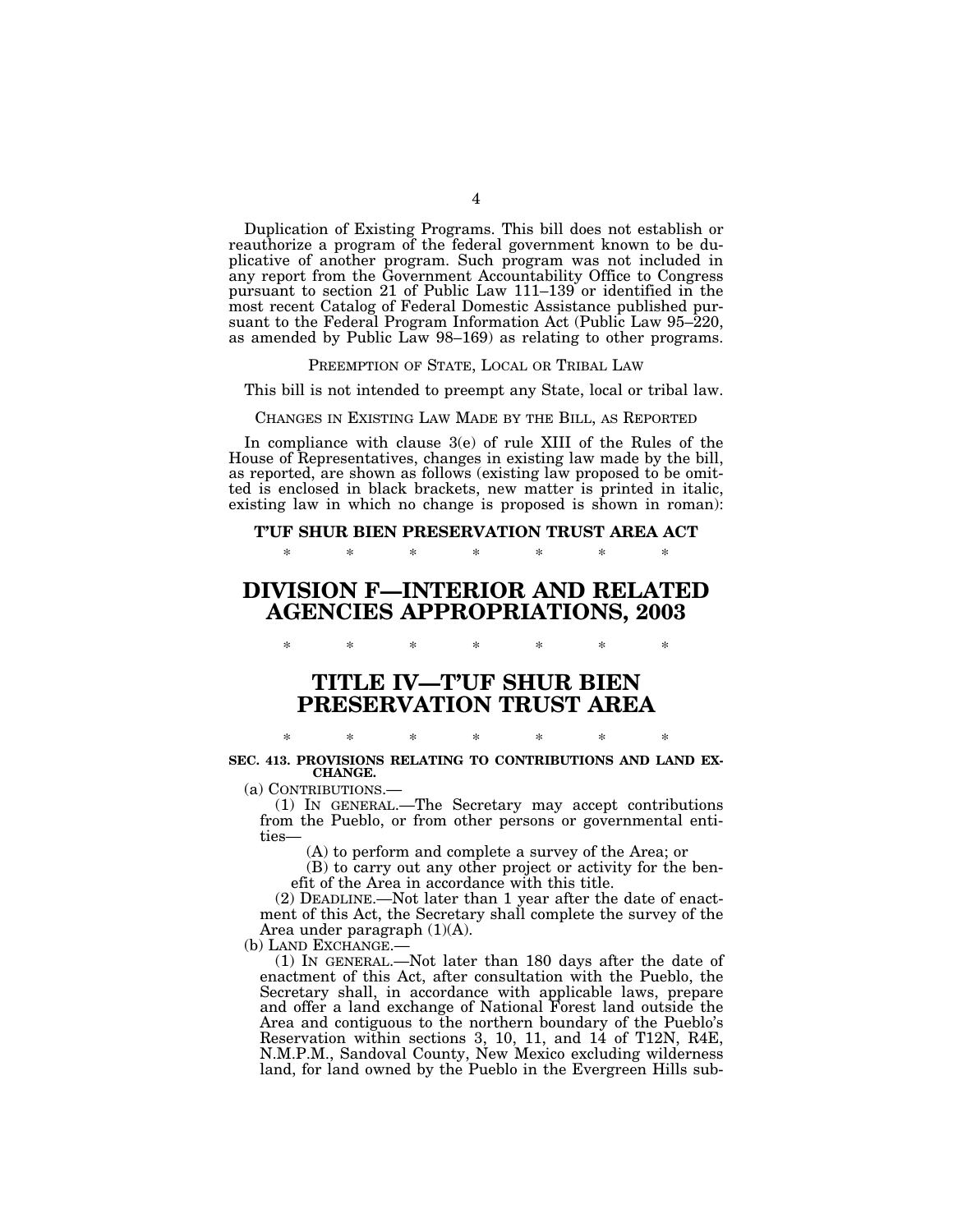division in Sandoval County contiguous to National Forest land, and the La Luz tract in Bernalillo County.

(2) ACCEPTANCE OF PAYMENT.—Notwithstanding section 206(b) of the Federal Land Policy and Management Act (43 U.S.C. 1716(b)), the Secretary may either make or accept a cash equalization payment in excess of 25 percent of the total value of the land or interests transferred out of Federal ownership.

(3) FUNDS RECEIVED.—Any funds received by the Secretary as a result of the exchange shall be deposited in the fund established under the Act of December 4, 1967, known as the Sisk Act (16 U.S.C. 484a), and shall be available to purchase non-Federal land within or adjacent to the National Forests in the State of New Mexico.

(4) TREATMENT OF LAND EXCHANGED OR CONVEYED.—All land exchanged or conveyed to the Pueblo is declared to be held in trust for the Pueblo by the United States and added to the Pueblo's Reservation subject to all existing and outstanding rights and shall, as a condition of the **[**conveyance**]** *title to be conveyed*, remain in its natural state and shall not be subject to commercial development of any kind. Land exchanged or conveyed to the Forest Service shall be subject to all limitations on use pertaining to the Area under this title.

(5) FAILURE TO MAKE OFFER.—If the land exchange offer is not made by the date that is 180 days after the date of enactment of this Act, the Secretary shall submit to the Committee on Energy and Natural Resources of the United States Senate and the Committee on Resources of the United States House of Representatives, a report explaining the reasons for the failure to make the offer including an assessment of the need for any additional legislation that may be necessary for the exchange. If additional legislation is not necessary, the Secretary, consistent with this section, should proceed with the exchange pursuant to existing law.

*(6) FAILURE TO EXCHANGE.—* 

*(A) IN GENERAL.—If the land exchange authorized under paragraph (1) is not completed by the date that is 30 days after the date of enactment of this paragraph, the Secretary, on request of the Pueblo and the Secretary of the Interior, shall transfer the National Forest land generally depicted as ''Land to be Held in Trust'' on the map entitled ''Sandia Pueblo Settlement Technical Amendment Act'' and dated October 18, 2013, to the Secretary of the Interior to be held in trust by the United States for the Pueblo—* 

*(i) subject to the restriction enforced by the Secretary of the Interior that the land remain undeveloped, with the natural characteristics of the land to be preserved in perpetuity; and* 

*(ii) consistent with subsection (c).* 

*(B) OTHER TRANSFERS.—After the transfer under subparagraph (A) is complete, the Secretary of the Interior, with the consent of the Pueblo, shall—* 

*(i) transfer to the Secretary, consistent with section 411(c)—*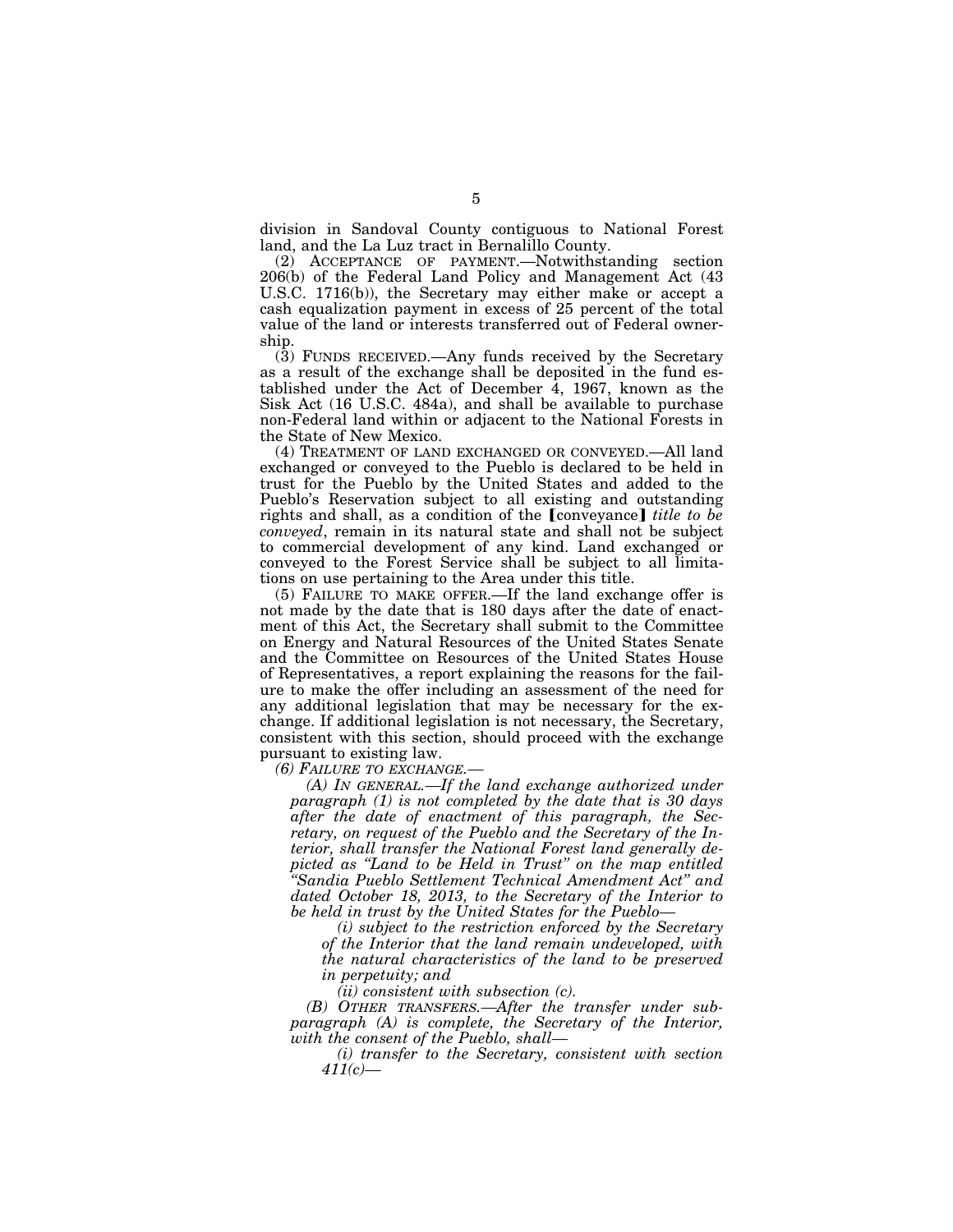*(I) the La Luz tract generally depicted on the map entitled ''Sandia Pueblo Settlement Technical Amendment Act'' and dated October 18, 2013; and (II) the conservation easement for the Piedra* 

Lisa tract generally depicted on the map entitled *''Sandia Pueblo Settlement Technical Amendment Act'' and dated October 18, 2013; and* 

*(ii) grant to the Secretary a right-of-way for the Piedra Lisa Trail within the Piedra Lisa tract generally depicted on the map entitled ''Sandia Pueblo Settlement Technical Amendment Act'' and dated October 18, 2013.* 

(c) LAND ACQUISITION AND OTHER COMPENSATION.—

(1) IN GENERAL.—The Secretary may acquire land owned by the Pueblo within the Evergreen Hills Subdivision in Sandoval County or any other privately held land inside of the exterior boundaries of the Area. The boundaries of the Cibola National Forest and the Area shall be adjusted to encompass any land acquired pursuant to this section.

(2) PIEDRA LISA TRACT.—Subject to the availability of appropriations, the Secretary shall compensate the Pueblo for the fair market value of—

(A) the right-of-way established pursuant to section  $409(h)(3)(C)$ ; and

(B) the conservation easement established by the limitations on use of the Piedra Lisa tract pursuant to section 409(b)(2).

(d) REIMBURSEMENT OF CERTAIN COSTS.—

(1) IN GENERAL.—The Pueblo, the County of Bernalillo, New Mexico, and any person that owns or has owned property inside of the exterior boundaries of the Area as designated on the map, and who has incurred actual and direct costs as a result of participating in the case of Pueblo of Sandia v. Babbitt, Civ. No. 94-2624 HHG (D.D.C.), or other proceedings directly related to resolving the issues litigated in that case, may apply for reimbursement in accordance with this section. Costs directly related to such participation which shall qualify for reimbursement shall be—

(A) dues or payments to a homeowner association for the purpose of legal representation; and

 $(\hat{B})$  legal fees and related expenses.

(2) TREATMENT OF REIMBURSEMENT.—Any reimbursement provided in this subsection shall be in lieu of that which might otherwise be available pursuant to the Equal Access to Justice Act (24 U.S.C. 2412).

(3) PAYMENTS.—Subject to the availability of appropriated funds the Secretary of the Treasury shall make reimbursement payments as provided in this section.

 $(4)$  APPLICATIONS.—Not later than 180 days after the date of enactment of this Act, applications for reimbursement shall be filed with the Department of the Treasury, Financial Management Service, Washington, D.C.

(5) MAXIMUM REIMBURSEMENT.—No party shall be reimbursed in excess of \$750,000 under this section, and the total